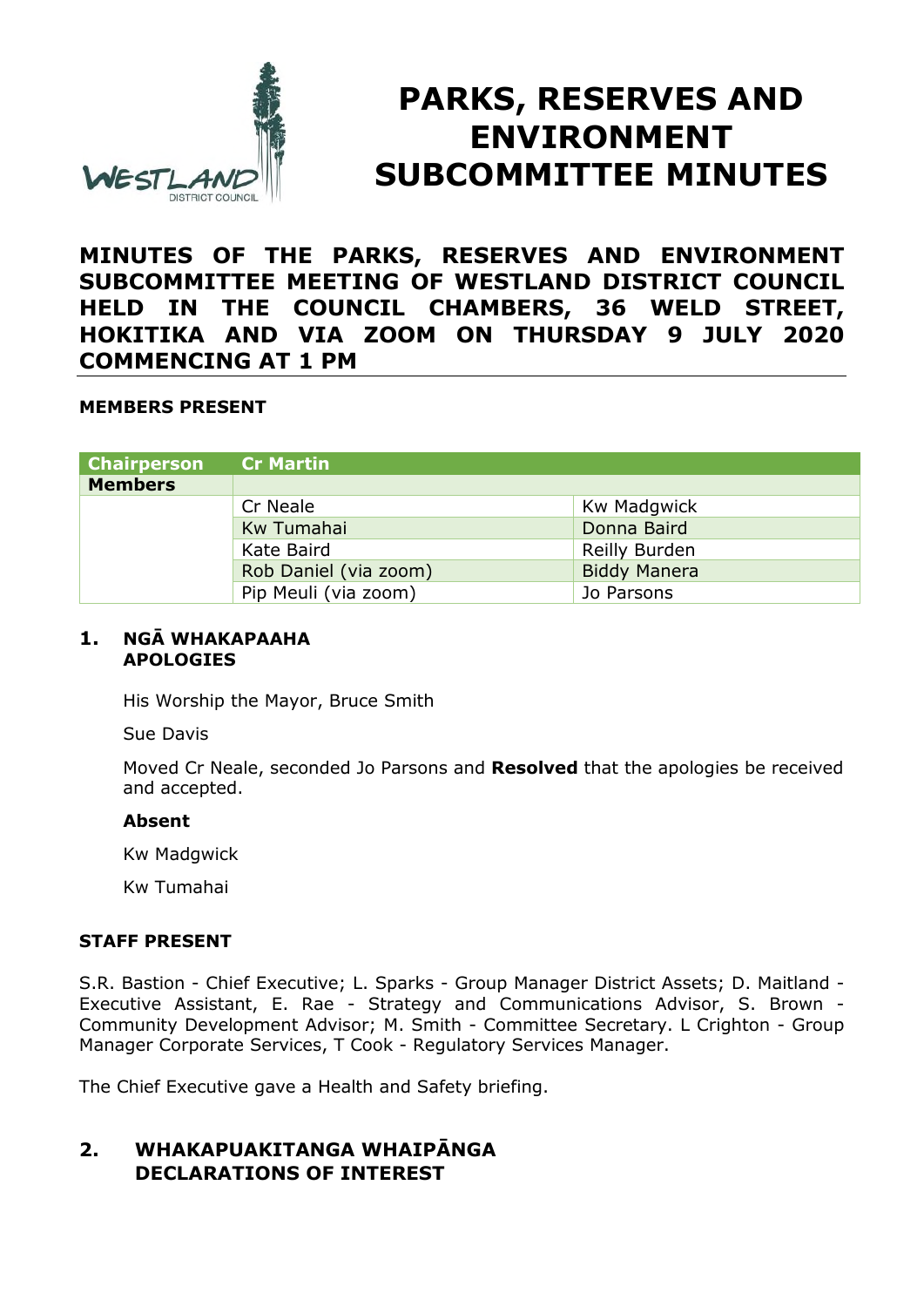The interest register was circulated via Microsoft Teams and was also available on the council table. Members of the committee were asked to update the interest register as required.

The following updates were noted:

His Worship the Mayor

- HHH Project no longer involved, as notified at the Monthly Council Meeting 25.06.20
- Affected party on Mining License Application on Hau Hau Road Elite Mining LTD – no longer involved, as notified at the Monthly Council Meeting 25.06.20

Donna Baird

- Destination Hokitika Committee – Committee Member

Biddy Manera

- Chinese Gardens, Domain/Department of Conservation Reserve
- Department of Conservation Community Green Space, Department of Conservation Reserve
- Tramping Tracks
- Memorial Gardens, Ross Domain
- Carpark upgrade, Ross Domain
- Iwi Memorial, Department of Conservation Community Green Space

Committee members and staff were asked to introduce themselves to the group.

# **3. NGĀ TAKE WHAWHATI TATA KĀORE I TE RĀRANGI TAKE URGENT ITEMS NOT ON THE AGENDA**

There were no urgent items of business not on the Council Agenda.

# **4. INTRODUCTION TOPICS**

#### **Racecourse Master Plan**

The Chief Executive spoke regarding the Racecourse Masterplan and provided an update for the committee from the Planning and Customer Services Manager.

Topics covered included:

- Workshop with this committee in terms of discussion documents.
- Discussion documents to be presented to the October Council meeting for approval prior to proceeding to the Special Consultative Procedure.
- Any work will require Special Consultative Processes.
- Will have a document prepared for consultation in October 2020.
- Changes to the district plan may also be required.
- Public feedback to be acquired no later than December and presented to Council in January to look to be included in the long term plan moving forward.
- Do a District Plan review and all changes will be included in the District Plan Update.
- Open and transparent process moving forward, working with local stakeholders. This may have an effect on other parcels of land, reserves eg. Cass Square.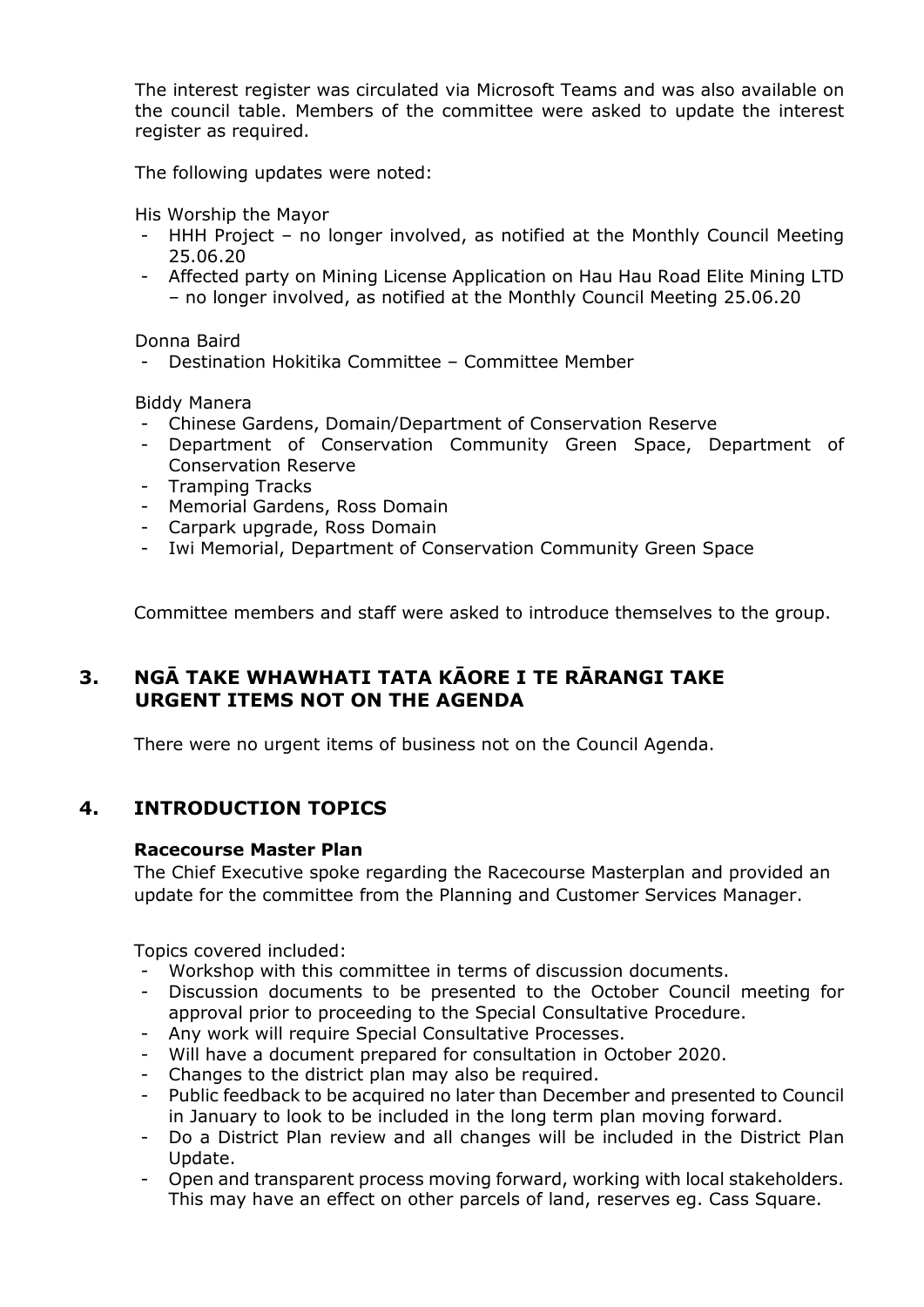- Racecourse Council have a memorandum of understanding with the Racing Club that pre-determines some of the work underway.
- Boys Brigade area has a long-term lease on the land.
- Council holds \$250k handed over from the Racecourse towards future development, there is no external funds for master planning. Currently the funds are only used for maintenance on the racecourse as these need to be kept to a certain standard.
- Professional support may be required for planning.
- Discussion on future utilisation of the land.
- Committee members will be invited to a workshop for future discussion.

## **Town Centre Plan**

The Chief Executive spoke regarding the Town Centre Plan and provided an update for the committee from the Planning and Customer Services Manager. This update does not include Sunset Point or the Beach development.

Topics covered included:

- CBD working group was held on Thursday 25<sup>th</sup> July 2020 Council meeting.
- Crossover between the Planning and Regulatory Committee. The backbone of the work will be done through this committee.
- Planning Manager is taking the role on this one, working closely with District Assets.
- This also fits into the work of the One District Plan as well.
- Work is being done to create consistent design standards and colour pallets.
- Workshop required to lock this down. There are parking plans, concepts around traffic management flows, strategic land zoning with the master plan, and types of business zoning.

# **Beachfront and Sunset Point**

The Group Manager District Assets spoke regarding the Beachfront and Sunset Point and provided an update for the committee from the Planning and Customer Services Manager.

Topics covered included:

- The toilets have been purchased. There is work been completed for power and plumbing for the toilets.
- Once stage one of the project has been completed there is an opportunity for us to start planting. The intention is to plant in robust plants such as grasses.
- Soil has been donated from local contractors, such as the Mitre 10 excavation, over the last 2 years and will be shaped into dunes to enhance the beachfront area. There is no further work planned for the beachfront. There has been some minor works around tree planting.
- This development is 50% funded by Tourism Infrastructure Funding.
- Council are working with the local Fire Brigade in terms of a practice area and in terms of a new home.